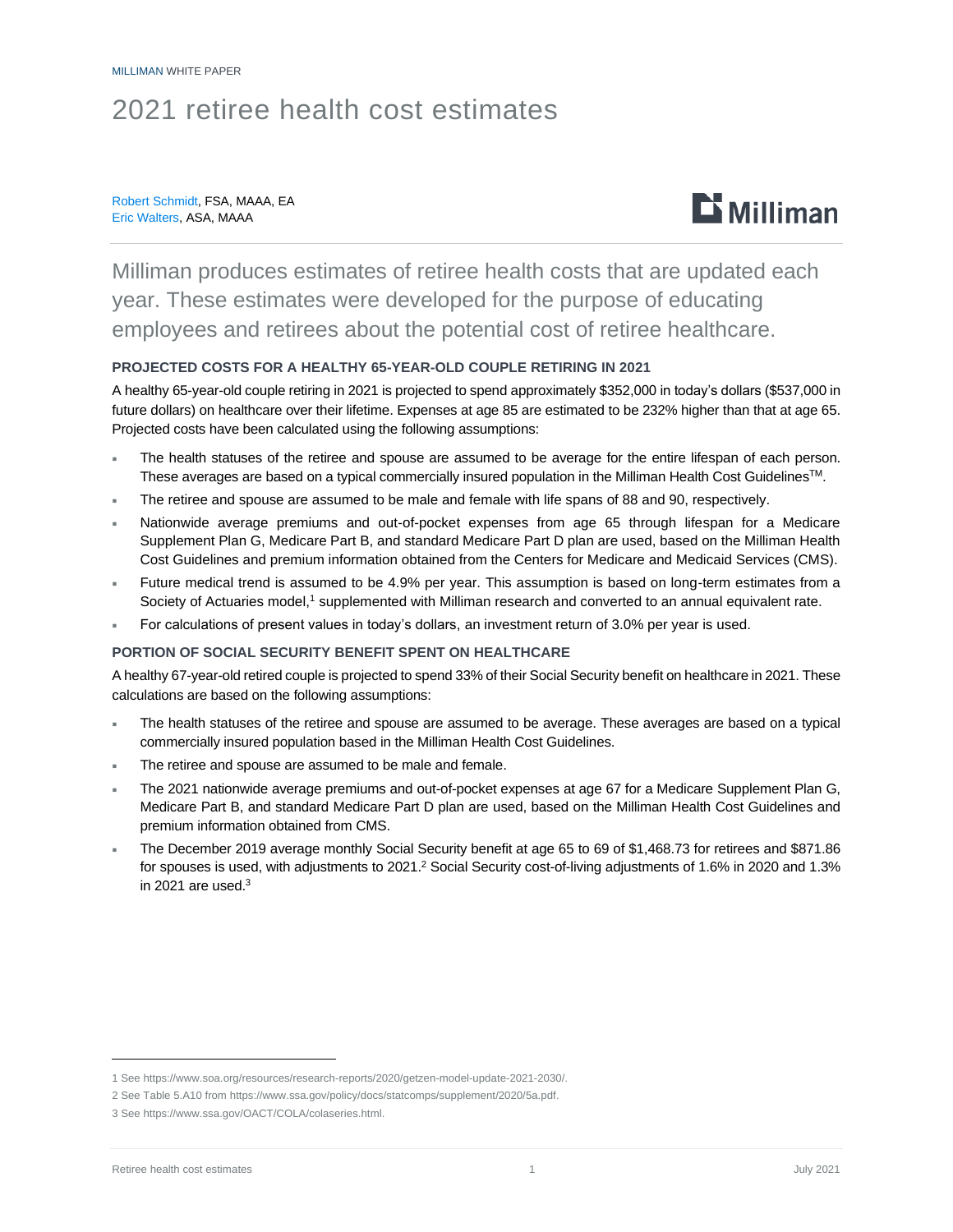#### **PROJECTED COSTS FOR A HEALTHY 45-YEAR-OLD COUPLE RETIRING AT AGE 65**

A healthy 45-year-old couple is projected to spend approximately \$507,000 in today's dollars (\$1.4 million in future dollars) on healthcare over their lifetime. Projected costs have been calculated using the following assumptions:

- The health statuses of the retiree and spouse are assumed to be average for their entire lifespan.
- The retiree and spouse are assumed to be male and female with lifespans of 88 and 90, respectively.
- Nationwide average premiums and out-of-pocket expenses from a retirement age of 65 through lifespan for a Medicare Supplement Plan G, Medicare Part B, and standard Medicare Part D plan are used.
- Future medical trend is assumed to be 4.9% per year. This assumption is based on long-term estimates from a Society of Actuaries model,<sup>4</sup> supplemented with Milliman research and converted to an annual equivalent rate.
- For calculations of present values in today's dollars, investment return of 3.0% per year is used.

#### **AVERAGE PREMIUM PLUS OUT-OF-POCKET COST AT AGE 65**

The estimated 2021 annual premium plus out-of-pocket cost for a healthy 65-year-old is \$4,745. Milliman has calculated the out-of-pocket cost using the following assumptions:

- The health status of the retiree is assumed to be average. The average is based on a typical commercially insured population based on the Milliman Health Cost Guidelines.
- A male or female age 65 is assumed.
- The 2021 nationwide average premiums and out-of-pocket expenses at age 65 for a Medicare Supplement Plan G, Medicare Part B, and standard Medicare Part D plan are used, based on the Milliman Health Cost Guidelines and premium information obtained from CMS.

### Limitations and qualification statement

The information contained in this report has been prepared for Milliman to use in a retirement planning tool for retirement savings plan participants. The data and information presented may not be appropriate for any other purpose.

It is our understanding that this report may be released publicly. Any distribution of the information should be in its entirety. Any user of this report must possess a certain level of expertise in actuarial science and healthcare modeling so as not to misinterpret the information presented.

The projection of retiree healthcare costs is a complicated exercise, and actual results will vary from projections for a variety of reasons, including but not limited to changes in the following key factors:

- 1. Laws, regulations, and rules governing healthcare plans in the United States, such as changes to the Medicare eligibility age
- 2. Market forces that impact healthcare costs and plans that are available to retirees
- 3. Changes in health status of retirees
- 4. External shocks, such as epidemics or trends in new diseases

All of these factors may have a material effect on retiree healthcare costs. Thus, it is important to continually monitor all of the factors influencing healthcare costs and modify projections as needed.

The COVID-19 pandemic has had a dramatic effect on healthcare costs over the course of the past year, and substantial uncertainty remains regarding the future impact of COVID-19. The effect on 2021 premiums may vary significantly by carrier, and it is unclear what portion of the premium changes from 2020 to 2021 are due to COVID-19. While some premiums may have explicit COVID-19 adjustments, we have chosen not to make any other explicit adjustments to the projected premium or out-of-pocket costs in this analysis due to COVID-19. It is possible that the COVID-19 pandemic could have a material impact on the projected costs.

<sup>4</sup> Se[e https://www.soa.org/resources/research-reports/2020/getzen-model-update-2021-2030/.](https://www.soa.org/resources/research-reports/2020/getzen-model-update-2021-2030/)